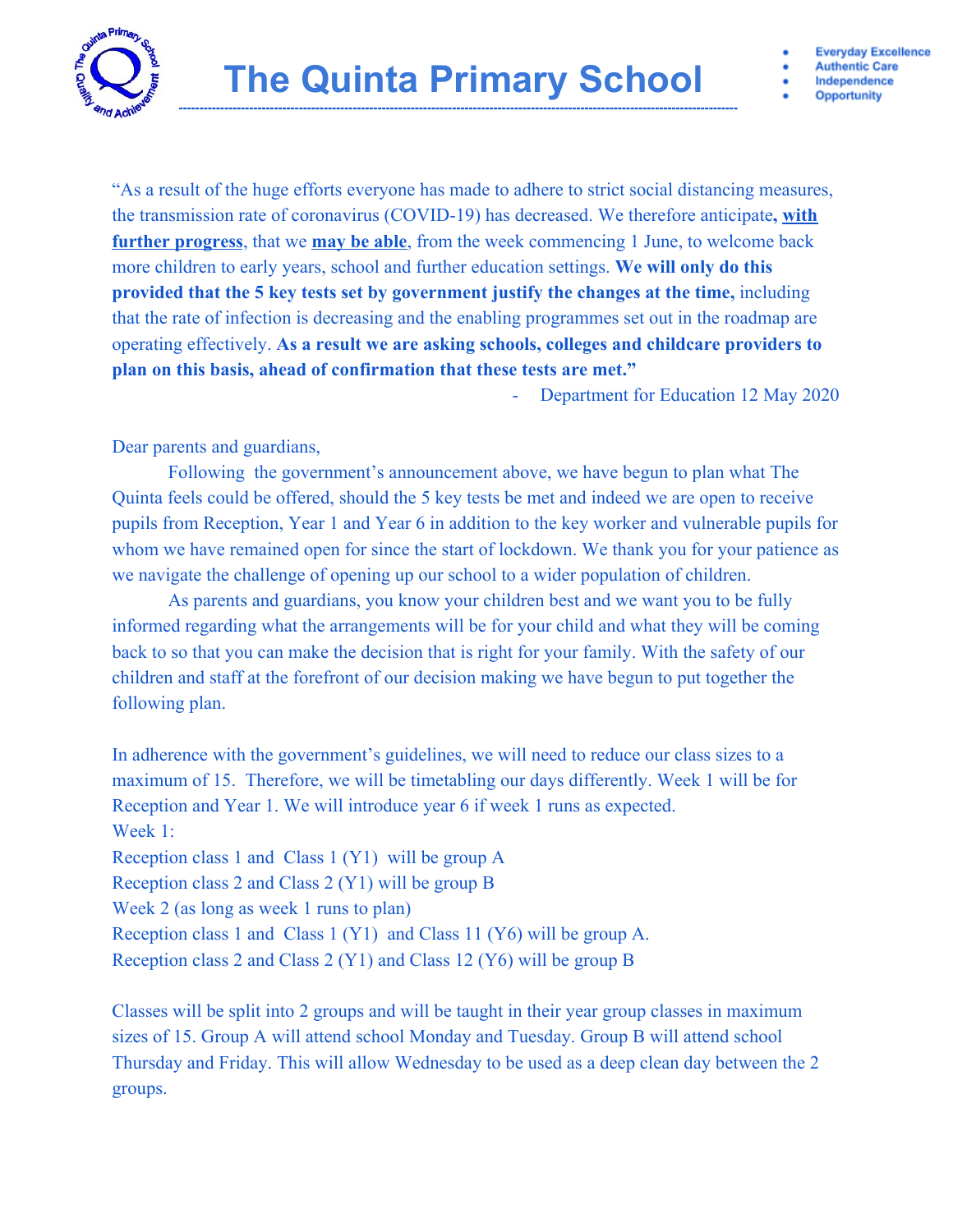With our class sizes being reduced, we must also stress that while children who are not in the key worker group will be with pupils of their own class, they will not be guaranteed to be with friends and they will not necessarily be with their class teacher. However, we have tried to keep staff within the same phase (EYFS, Y1/2, Y5/6) as they currently teach. Staff are being split across these year groups to cover as we have staff that are still not able to be in school for medical reasons. Children will stay within their 'bubble' throughout the day and will only cross paths for toilet use.

(Toilets will be assigned to a class. E.g. Class 2 will be split into 2 groups of 15 but both groups will use the same toilets.)

In order to ensure no pupil is disadvantaged by not attending, we are not delivering new content from our curriculum during this time. Learning activities and expectations will remain the same for pupils both in school and at home. The only difference is that children in school will receive 1:15 input from a staff member.

Our school day and timings will also be different for these three year groups. to allow a safe drop off and pick up. Timings for key worker children will remain the same. We currently cannot offer lunchtimes in a safe way without crossing over 'bubbles', providing adequate supervision and putting your children and our staff at risk. Therefore, for the first two weeks we will be offering provision until 1pm.

| Year                   | Drop off         | <b>Break time</b>                                | Collection         |
|------------------------|------------------|--------------------------------------------------|--------------------|
| Year 6                 | 8:45-9:00am      | $(C11)$ 10:15am $(C12)$ 10:30am                  | $1:15$ pm          |
| Year 1                 | $9:00-9:15am$    | (C1) 10:15am<br>$(C2)$ 10:30am                   | 1:00 <sub>pm</sub> |
| Reception              | $9:15-9:30$ am   | To be decided by staff in their<br>outside area. | $12:45$ pm         |
| Key worker<br>children | 8:45am as normal | Break 10:00 - 10:15am<br>Lunch $12:30-1$ pm      | 3:10 <sub>pm</sub> |
| Breakfast club         | 8:00             |                                                  | 3:10 <sub>pm</sub> |

Our timings are as follows. Timings for key worker children will remain the same.

To ensure the safety of all (including residents), we ask you to adhere to your drop off times. If you are on the premises too early you will be asked to wait in your car or walk around the locality to avoid contact between 'bubbles'. School lunches . Reception and Y1 pupils who are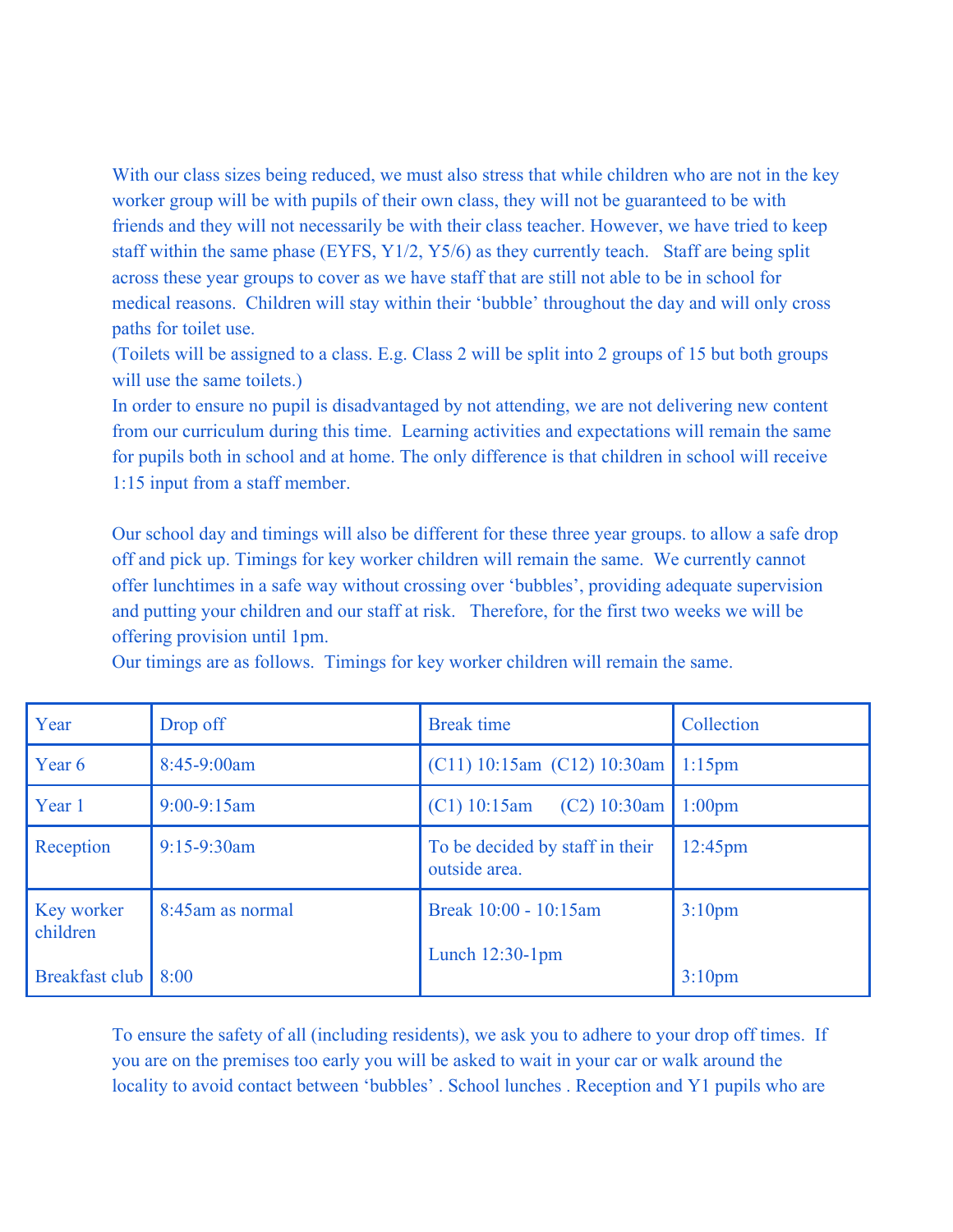vulnerable/ key worker children are entitled to a free school meal. KS2 children's lunches will be chargeable at the usual rate £2.30.

With regards to Y6, as difficult as it is for them, we need to prepare them for the fact that they will not be coming back and experiencing the traditional 'goodbye' that they have hoped for. We are awaiting guidance from the high schools around transition but it is expected that they will be prepared for the transition and we will do as much as we can in school for them. There will be no end of year play or leavers assembly.

If your child is coming into school, it is expected that they bring their own equipment such as a pencil, ruler, rubber and colouring pencils (if they choose). They will need to bring them in in a clear plastic bag (like a sandwich bag) and they will be kept in school. In EYFS, children will be provided with their own equipment. They will also need to bring their own break and water bottle.To ensure that there is no crossing of 'bubbles', each year group has been allocated their own toilets. Deep cleaning will take place between each bubble's time on the rota.

Uniform is expected to be worn as has been the case with key worker children but children can wear trainers for when they take part in some physical activity. Please ensure that after your child arrives at school that they have everything they need as we will not be allowing parents and guardians to drop off items throughout the day. We will only be offering breakfast club for children of key workers and they will be staying with that group all day. If you have any further questions around any of this that you would like to clarify before making your decision then please email [head@thequinta.cheshire.sch.uk](mailto:head@thequinta.cheshire.sch.uk) or call the school to speak with

a member of the senior leadership team.

We would like to stress that these procedures are the proposal for the week beginning Monday 1st June and Monday 8th June. We will then re-evaluate the provision in line with all guidance and best practice.

We will send a form out at the end of the week for you to complete if you require your child to attend school on any of the days from 1st June to 12th June.

The survey will look similar to this: